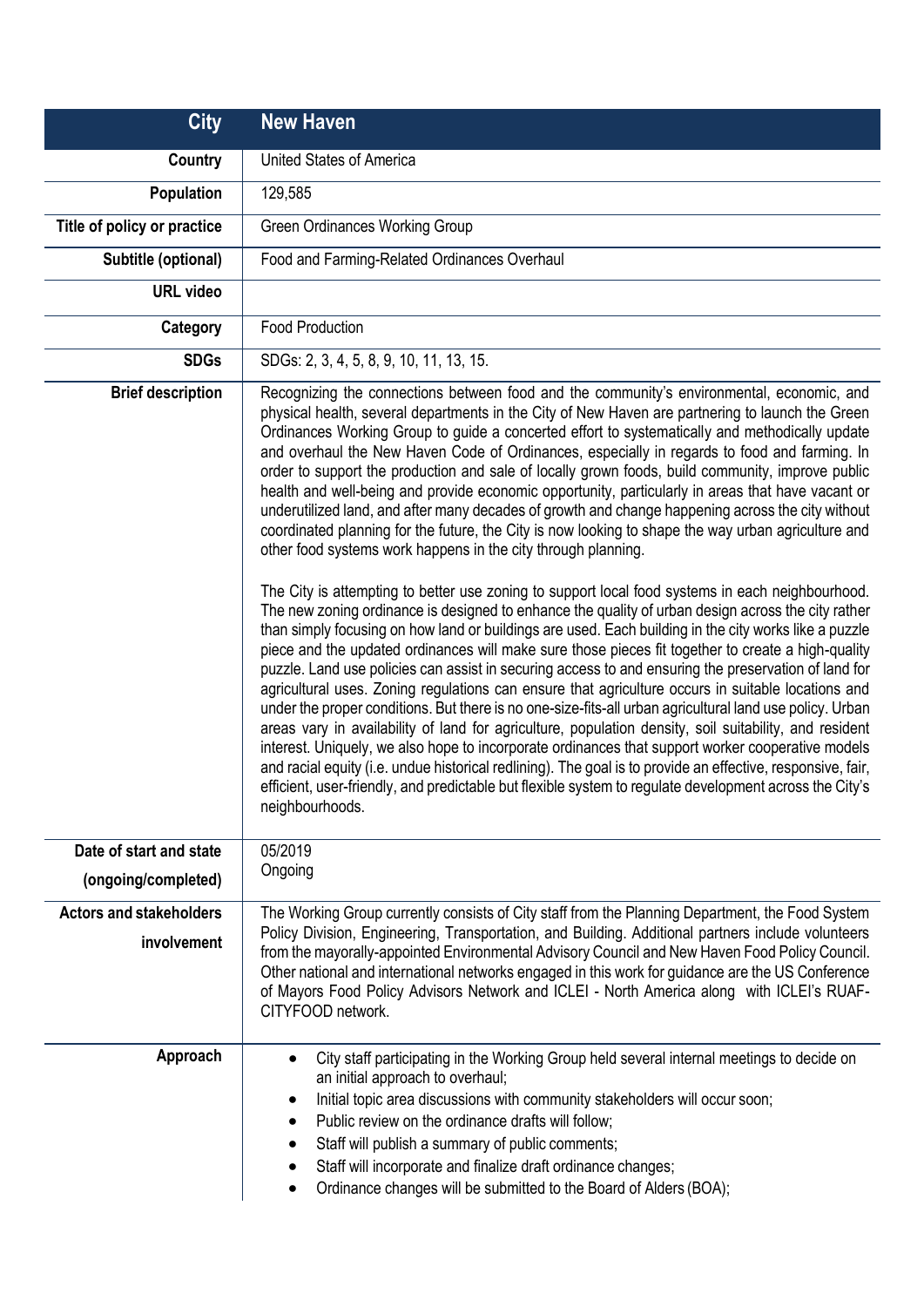|                              | Staff will develop implementation practices pending BOA approval.                                                                                                                                                                                                                                                                                                                                                                                                                                                                                                                                                                                                                                                                                                                                                                                                                                                                                                                         |
|------------------------------|-------------------------------------------------------------------------------------------------------------------------------------------------------------------------------------------------------------------------------------------------------------------------------------------------------------------------------------------------------------------------------------------------------------------------------------------------------------------------------------------------------------------------------------------------------------------------------------------------------------------------------------------------------------------------------------------------------------------------------------------------------------------------------------------------------------------------------------------------------------------------------------------------------------------------------------------------------------------------------------------|
| Innovation                   | Cities across the US have started to adopt urban agriculture zoning ordinances which provide<br>access to land and encourage food production in low-income black and brown communities.<br>However, many cities fail to use an anti-racist lens (thereby ignoring structural racism) in the creation<br>and implementation of these policies. According to scholars and activists, anti-racist practices in<br>urban agriculture zoning require that first, community organizations and policy makers co-create<br>policy with black and brown communities and second, develop secure land tenure arrangements<br>for urban agriculture. For these reasons, it is our priority in New Haven that marginalized low-income<br>black and brown community members who live within neighborhoods should lead in the decision-<br>making process for this zoning overhaul.                                                                                                                      |
|                              | We hope that through this process, we would be able to create a toolkit that sets forth a framework<br>and model language for urban food and farming-related land use policies that communities can tailor<br>to their particular context and needs. Furthermore, we are also currently drafting ordinances that<br>encourage worker cooperative models that support the local food system as well as incorporating<br>language around anti-racism and food justice. To the best of our knowledge, this approach is unique,<br>especially in relation to zoning and food systems.                                                                                                                                                                                                                                                                                                                                                                                                         |
| Impact                       | Planning for urban agriculture can foster food justice by benefiting socioeconomically disadvantaged<br>residents. The potential social benefits of urban agriculture include increased access to food,<br>positive health impacts, skill building, community development, and connections to broader social<br>change efforts. The literature suggests, however, caution in automatically conflating urban<br>agriculture's social benefits with the goals of food justice. Urban agriculture may reinforce and<br>deepen societal inequities by benefitting better resourced organizations and the 'propertied' class<br>and contributing to the displacement of lower-income households. The precariousness of land<br>access for urban agriculture is another limitation, particularly for disadvantaged communities.                                                                                                                                                                 |
|                              | In New Haven, we aim to more explicitly support the goals of food justice in our urban agriculture<br>policies and programs. We are prioritizing urban agriculture in long-term planning efforts, developing<br>mutually respectful relationships with food justice organizations and urban agriculture participants<br>from diverse backgrounds, targeting city investments in urban agriculture to benefit historically<br>disadvantaged communities, increasing the amount of land permanently available for urban<br>agriculture, and confronting the threats of gentrification and displacement from urban agriculture. A<br>monitoring framework for tracking these changes is currently being developed.                                                                                                                                                                                                                                                                           |
| Inclusion                    | This Green Ordinances Working Group is embarking on a large, year-long endeavour. This project<br>involves the active participation of and partnership between two departments in the City of New<br>Haven - Planning & Zoning and Food System Policy - and several civil society representatives from<br>the New Haven Food Policy Council. Our ongoing strategy includes public participation to co- create<br>a vision for the community's long-term land-use goals and community building to connect individuals<br>and groups to each other and to additional resources for implementation of these strategies and<br>realizing this vision. This project will also aim to better connect urban food production to surrounding<br>rural areas represented by the Connecticut South Central Regional Council of Governments.<br>Throughout the process, we will interact with stakeholders through public meetings, targeted<br>outreach, and meetings with key leaders and partners. |
| <b>Adversity coefficient</b> | New Haven is a challenging municipal environment for food policy change. Administrative conditions<br>such as the lack of resources and lack of leadership and capacity within and between departments<br>act as barriers to effective change. There is currently very little internal awareness around urban<br>food systems and food policy in the local government. Even with a Food System Policy Director in<br>place, much of the work that is expected of this position focuses on charity and emergency food<br>assistance, with little focus on systems-level or root-cause solutions.                                                                                                                                                                                                                                                                                                                                                                                           |
|                              | Many do not understand the importance of, for example, supporting a thriving food economy through<br>economic development, creating an enabling environment for urban agriculture through                                                                                                                                                                                                                                                                                                                                                                                                                                                                                                                                                                                                                                                                                                                                                                                                 |